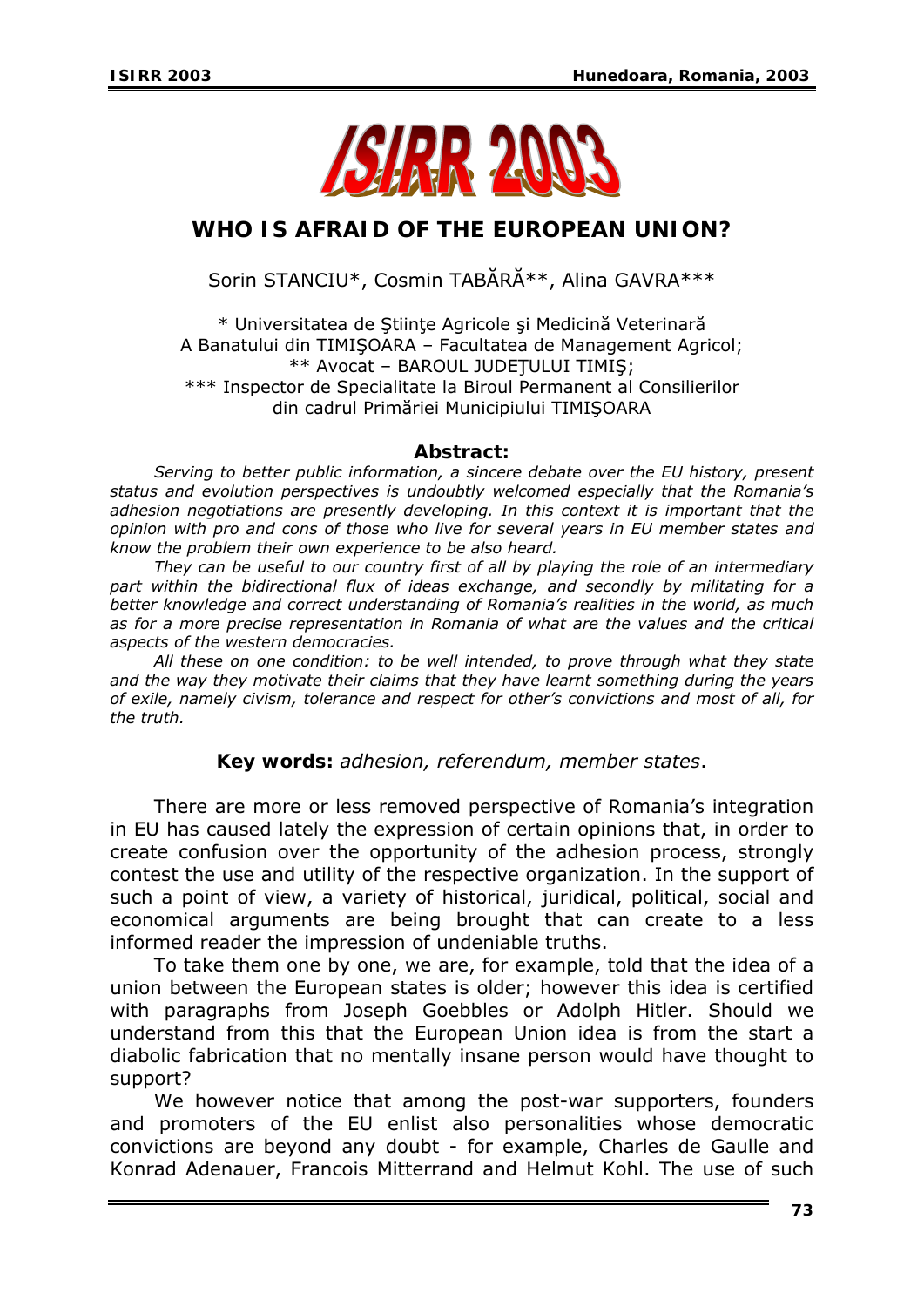interpretation is that of suggesting that nothing good can come from a person like Hitler, which reminds of Eugen Ionescu that said that if the cat has four legs, and the table has also four legs, then the table is also a sort of cat. To put it in other words, any federalization formula of the European States is suspect of a totalitarian hegemonic form and whoever claims to be in favor of the EU idea can be considered a Nazi supporter.

What it is obviously and on purpose forgotten here is the fact that the frontispiece of a European project can include totally different conceptions and that the principles that guided the EU founders have nothing to do with the Hitler's doctrine. Whoever has the smallest doubt regarding this matter can at any time consult the EU's foundation documents on the internet, namely on the site: [http://www.europa.eu.int](http://www.europa.eu.int/) 

It is significantly important that along the whole argumentation against the EU, these documents are never mentioned. Sometimes, however such links are made, for example: referring to the fact that the possibility of renouncing to the quality of an EU member is not clearly settling, concluding that once a member the states fate and future is sealed without any chance of leaving the organization which is not true. The matter is far more complex both juridical and politically, to be exposed in two sentences. A very well documented and detailed answer comes from serves Arved Waltemathe in his doctor's degree thesis in international law, a paper of more than 500 – from which only the bibliography represents 18 pages – published under the name of Austritt aus der EU (Peterr Lang, Frankfurt am Main, 2000).

It is also stated that almost all the population of the EU states are not satisfied with this partnership putting eventually under a sign of doubt the EU legitimate existence. Consequently the impression that this organization was planned at a high level by a sort of conspiracy totally ignoring the population's will.

Moreover, fearing that their diabolical plans can be spoiled, the tyrannical eurocracy would be strongly against organizing a referendum that gives people the chance to directly express their opinion over the EU's fate. As an argument, it is also brought among others the majority refusal expressed by referendum of the Swiss and Norwegian people adhere, from reasons easily to understand, which however can not constitute a reason to apply this to all the member states population especially to those countries that have organized such referendums whose outcome was positive (Great Britain in 1975 – 67, 2% pro), Denmark in  $1993 - 58$ , 8% pro).

An essential aspect is also left out, namely that the states we talk about are parliamentary democracies and so it is the free and democratic parliament who represents the main instrument through which the people decide over the fate, including by adopting or rejecting such treaties as those that sit at the EU's foundation.

Explicit constitutional stipulations also reglement the situations in which a referendum can be organized – we have not heard of any case in which a legal referendum initiative has been rejected. The statement that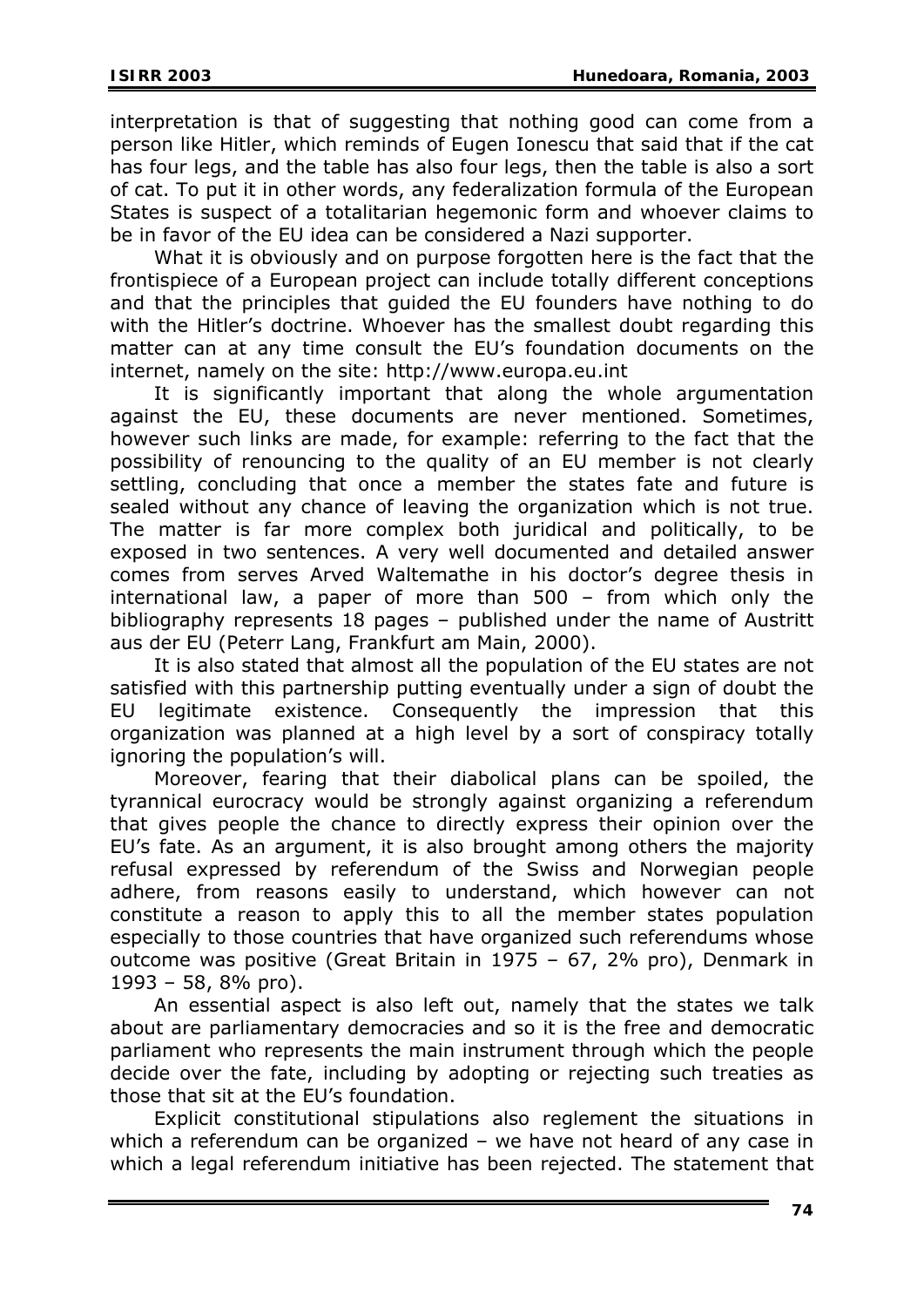the majority of the member states population would be against the EU is consequently hard to sustain through facts and not speculations.

The fact that on the contrary, the number of member states has increased continuously in time and that more and more states express their wish to become a EU member talk for themselves. Of course there are also enough opponents to the European idea, but they represent the minority, and a simple principle of any democracy requires that the minority to accept the will pf the majority. It is obvious that such elementary principles are not easy for everyone to accept.

EU is also blamed for breaching the national sovereignty of the member states. It is by no means clear the fact that by giving EU certain attributions the respective competence at national level is somehow restrained. But an organism without any attributions would resume itself to a formal existence lacking any utility. The question over the EU's use is put right from the beginning: why it has been founded and what are its goals? Who has the gain from this undeniable restraint? A circulated argument is that the main advantage would be Germany, a state that would seemingly pursue to obtain through this way the European hegemony after the previous attempts have failed. These false accusations can not be taken in serious only by those who do not know at all the present German policy. EU has been founded and evolved on this basis of certain treaties whose content is available to anyone not mentioning at all such false aspects. The endorsement of the European Council's important decisions is done by the rule of unanimity, any member state having the possibility to stop by its veto a decision that would hurt its fundamental rights.

We may say referring to the EU goals that the use of such an organization is especially that of coordinating and harmonizing the efforts of the member states in pursuing common objectives. Such objectives exist without any doubt and some of them have already been accomplished, such as: maintaining peace in Europe and the whole world by preventing and reasonably solving conflicts (let us remind here the two major world catastrophes that have started from European conflicts, or for example the fact that in the 70's the French and the Germans have declared three times war to each other) by helping the countries; by stimulating the economical development through the process of customs elimination, the creation of a common market, by introducing the monetary unity, by reducing the differences among the member states, by encouraging the regions less developed; facilitating the multilateral exchanges and of free circulation of people by eliminating visa and introducing the European citizenship, by offering a guarantee for the people's rights and liberties, by protecting the private property and the minorities, by according political asylum to those persecuted from political, economical, ethnic or religious reasons, by fighting together against the international terrorism and the organized crime and so many others.

It would be interesting to know what other solution propose the EU opponents for accomplishing the above-mentioned objectives. The